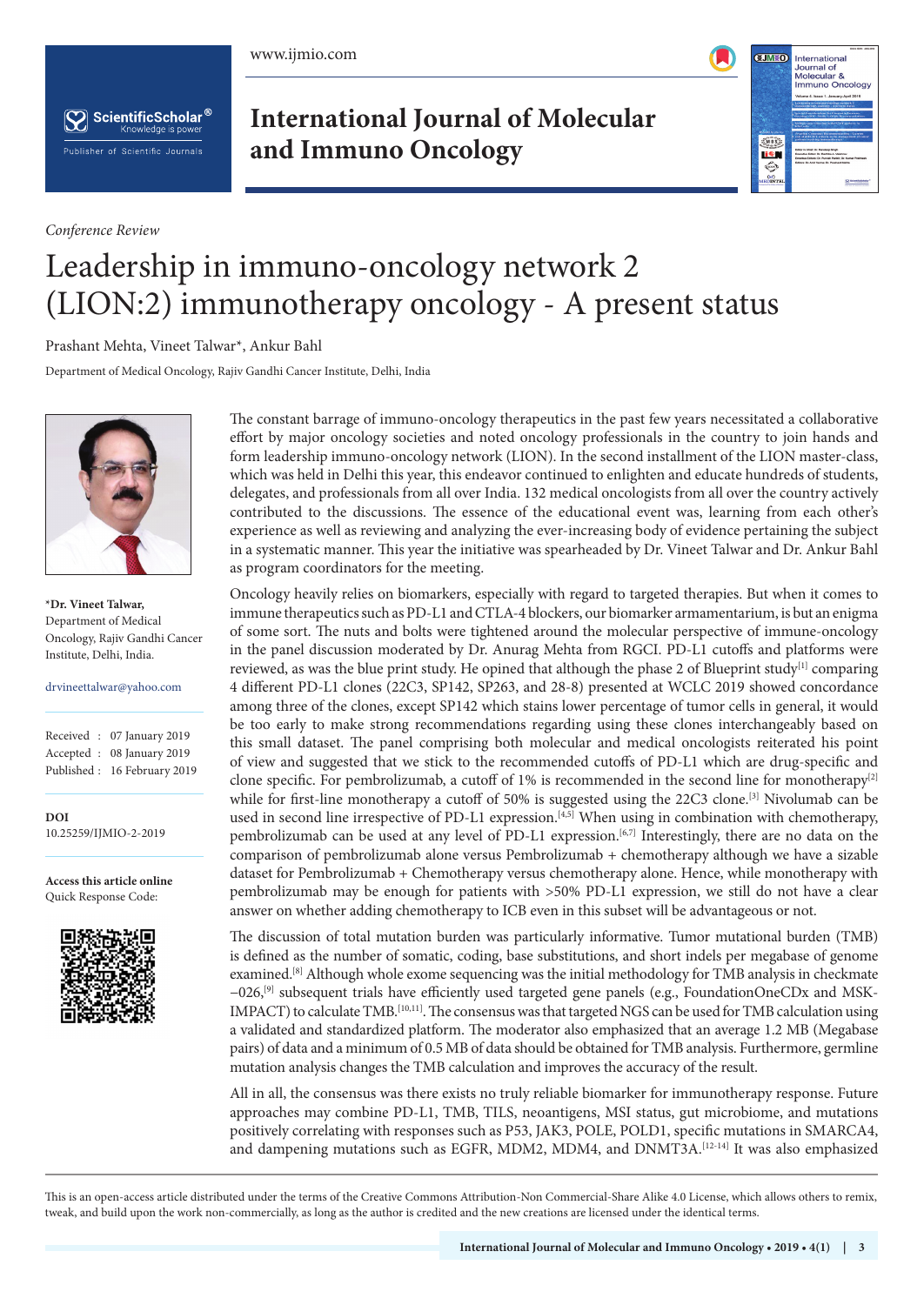that for renal cell carcinoma, Merkel cell carcinoma, melanoma, and Hodgkin lymphoma no biomarkers are required.

The discussion on medicolegal aspects of immuno-oncology was moderated by Professor Purvish Parikh. A plethora of queries was raised by the audience and the panel, and there were some important take-home messages from the session. There was a reasonable consensus on using package inserts as the legally most valid information resource for patients. The moderator emphasized that although drug approvals by local authorities carry more weightage than guidelines, we must use scientific information in a balanced manner and make sure we act in the best interest of the patient. The model of shared decision making was encouraged. Using technology for passing on information to patients and families through Bonafide websites, online resources and apps should be incorporated for a smoother patient experience and as an important measure to bridge gaps in communication.

Some less often discussed tumors were given their due this year. For gastric cancer patients benefit is probably more with increasing PD-L1 expression though PD-L1, independent activity has been demonstrated in small datasets.<sup>[15-17]</sup> For hepatocellular carcinoma, there was a consensus regarding using ICBs as a second line for eligible patients as per CHECKMATE 040. ECOG-PS and sorafenib exposure were important determinants of survival though ICBs benefitted all subsets in a similar fashion.<sup>[18]</sup>

For MSI-H colorectal cancer a 50–60% response rate can be achieved with ICB monotherapy or combos of PD-L1 and CTLA-4 blockers.[19,20] KEYNOTE 177 is set to answer whether pembrolizumab monotherapy can trump physician's choice of chemotherapy in this subset of patients.<sup>[21]</sup> There was a consensus on using ICBs in the post-5-FU, oxaliplatin, and irinotecan patients only for now and keeping the use of ICBs in the earlier line reserved in select situations only. However it seems likely that in future chemoimmunotherapeutic strategies in combination with antiangiogenic drugs or radiation to enhance antigenicity may assume more importance. Similarly, the abscopal effect of radiation in combination with immunotherapy may assume more importance in future.[22]

Hematoncology is not untouched from the effect of immunotherapeutics. Professor Dr. Atul Sharma analyzed the ICB data for hematolymphoid neoplasms. He correctly pointed out that, though very encouraging activity of nivolumab and pembrolizumab has been demonstrated in Hodgkin lymphoma, natural killer T cell Lymphoma, acute myeloid leukemia, and myelodysplastic syndromes, leading to regulatory approvals for Hodgkin lymphoma at least, the therapeutic armamentarium is much larger for hematology oncology in terms of targeted therapies and extends much beyond immune-oncology.[23] Autologous and allogenic stem cell transplants still seem more cost-effective and viable in the Indian context. Furthermore, targeted options and monoclonal antibodies are more viable in most situations in hematology oncology. Chimeric antigen receptors-T cells were briefly touched on; it was felt that these were beyond the reach of most of our patients due to logistic constraints, although there was a general wave of excitement in this regard among the attendees.

Immuno-oncology has transformed uro-oncology in the eyes of many, but Dr. Alok Gupta, who summarized the urologic immunooncology session, brought out some very significant observations.

One, though response rates have shown an improvement in Javelin 101 with IO+TKI and IO + Bev in IMMOTION −151, we have not gone beyond improving PFS,<sup>[24,25]</sup> only CHECKMATE 214 could show OS with Nivo/Ipi in intermediate/high-risk RCC.<sup>[26]</sup> The panel was not particularly impressed with IO data for unresectable urinary bladder cancer, but did consider IO as a viable option in PDL1 expressing tumors in platinum refractory or platinum ineligible population.

Controlled enthusiasm was the term which Dr. Anita Ramesh preferred to use for ICBs in head and neck cancer. With the evident OS benefit, ICBs have truly transformed care for metastatic head and neck cancer patients. With a minimum follow-up of 11.4 months, overall survival for the entire study population in CHECKMATE-141 was significantly longer in patients treated with nivolumab (median 7.7 vs. 5.1 months, 1-year survival rate 34.0 vs. 19.7%, hazard ratios 0.71, 95% confidence interval 0.55–0.90). The objective response rate was also increased with nivolumab (13.3 vs. 5.8%).[27]

Response assessment when using ICBs has always been looked on as a challenge. This point of view was put to thorough scrutiny by Dr. Vamshi Krishna and Dr. Senthil Rajappa. After the session, it was quite apparent that the immune response criteria such as iRECIST and irRECIST are more of research tools rather than sacrosanct concrete guides for therapeutic decision making. Consensus was that we were putting too much emphasis on pseudoprogression, and pseudoprogression is a rare phenomenon on except in select situations like melanoma. Although it is wise to know these criteria, clinical stability is the key. Any progression should be confirmed with scan 4–8 weeks later. If the patient is clinically doing well, the consensus was to scan after at least 8-12 weeks of therapy.<sup>[28,29]</sup>

Clinical stability should be defined as, noworsening of ECOG-PS, no disease-related symptoms, and no requirement of intensified symptom control.

Hyperprogression is a phenomenon where a >50% increase in target lesions is documented within 2 months of treatment, and we must identify these patients in time. The bottom line of the discussion was, immune response assessment criteria are still not a validated clinical tool.<sup>[30]</sup>

Other important general recommendations to improve outcomes of patients on ICBs made during the subsequent discussion were to avoid steroids, antibiotics, and proton pump inhibitors during ICB use. Furthermore, premedications should not be used with IO drugs with exception of Avelumab.[31] The consensus was also to avoid using ICBs in patients with a poor ECOG-PS.

Toxicity concerns were summarized by Dr. Sewanti Limaye and Dr. UllasBatra, who advised oncologists to check CTCAE grades every time they encounter toxicities in patients on IO drugs. The moderators gathered from the very interactive session that thinking steroids early in suspicious and life-threatening situations is the key to saving lives, and also encouraged interaction and communication with allied branches such as pulmonology, endocrinology, critical care, gastroenterology, and rheumatology while managing these toxicities. The consensus was to sensitize allied departments with respect to ICB toxicities and be an active member of the treating team.